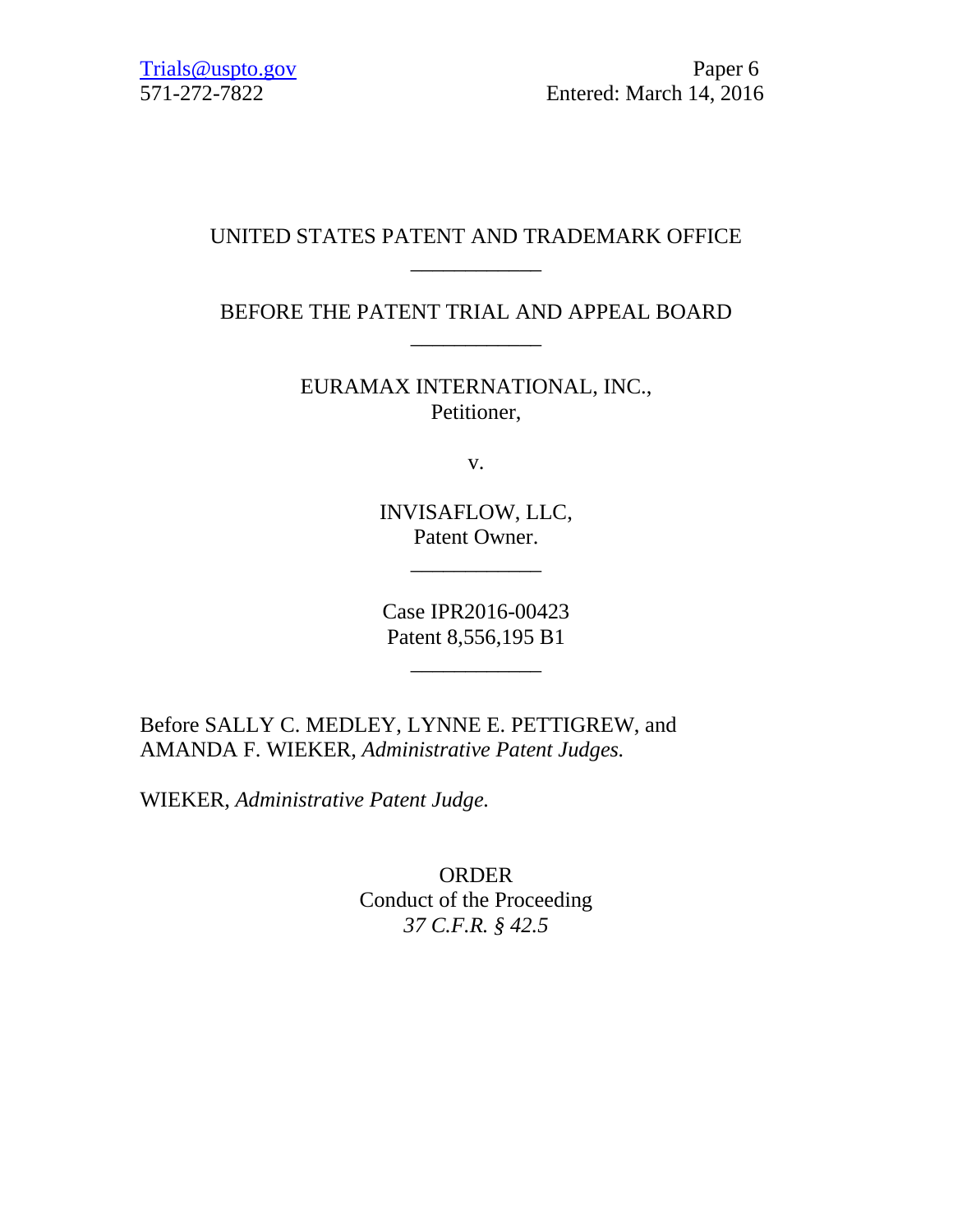Case IPR2016-00423 Patent 8,556,195 B1

On March 11, 2016, Patent Owner sent an electronic mail message to the Board, on behalf of Patent Owner and Petitioner, seeking a two-month extension of the filing deadline for Patent Owner's preliminary response, in light of ongoing settlement negotiations. Patent Owner stated that the parties agree to expedite the proceedings if *inter partes* review is instituted.

The parties' request is denied. Based on the facts of this case, the panel is not persuaded that the parties' engagement in settlement negotiations provides good cause to extend by two months the filing deadline established by regulation. *See* 37 C.F.R. § 42.5(c)(2). The filing of a preliminary response is optional and Patent Owner may waive such a filing, if doing so would facilitate settlement. *See id.* § 42.107.

It is:

ORDERED that the parties' request to extend the deadline for submission of Patent Owner's preliminary response to the Petition is *denied*.